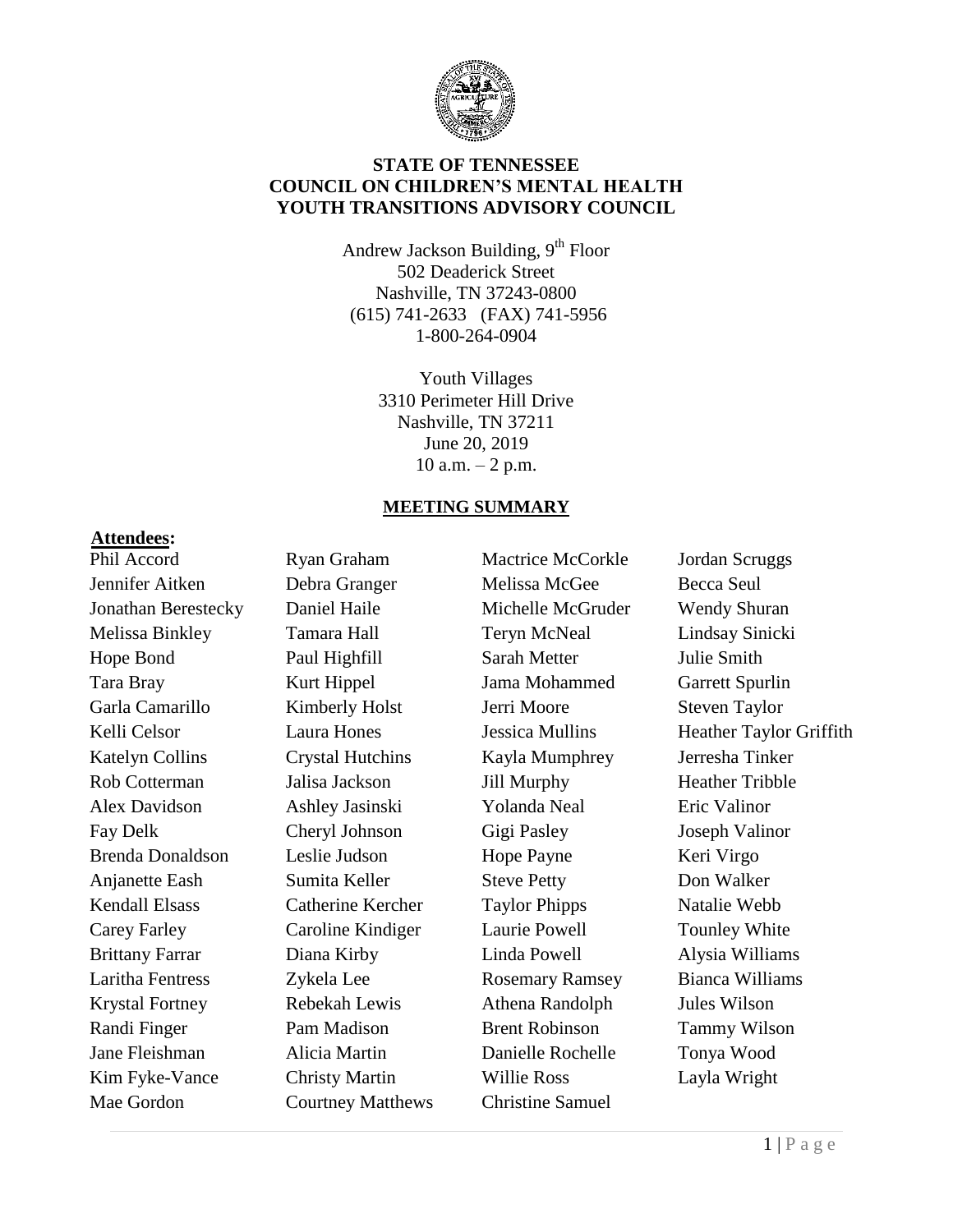### **I. Welcome, Introductions and Announcements –Sumita Keller, Director for Statewide Partnerships, TCCY**

Keller called the meeting to order at 10:07 a.m. She welcomed everyone and commended Melissa McGee for her work with CCMH and SOCAT, Steve Petty for his work with YTAC, and gave a brief background on each Council. Keller reviewed the agenda and highlighted some of the programs attendees would be hearing from today. She then invited TDMHSAS Assistant Commissioner, Rob Cotterman, to provide a welcome. He thanked everyone for coming and noted excitement for the meeting and valuable information.

Keller thanked everyone for making attendance a priority and asked for introductions and announcements. She thanked Youth Villages staff hosting the meeting and addressed a few housekeeping matters before moving through the agenda. She reminded attendees of August dates for the next CCMH and YTAC meetings and asked attendees to sign one of the sign-in sheets, as they are essential for reporting requirements related to the federal System of Care grant.

Announcements included:

- Keller noted that there are post-it notes on tables and placed throughout the room. These are for questions that you would like to share with the Young Adult Leadership Council during the final portion on the agenda.
- McGee reminded everyone to make sure they signed in.
- Keri Virgo, TDMHSAS, announced that Lindsey Sinicki is the new Program Manager for SOCAT.
- Phil Accord announced Chambliss Children's Home is receiving a financial gift from a Chattanooga community member that will provide funding for a second independent living facility. This assistance will offer six to seven new units for transitional youth.
- Rosemary Ramsey announced that The Victory Lap, a program housing youth in assisted living, received its first client and are continuing to accept referrals.

#### **II. Approval of Meeting Summaries**

### **Motion to accept the April 25, 2019 CCMH meeting summary. Jill Murphy motioned, Keri Virgo seconded. Motion passed unanimously.**

The May 2019 meeting summary for YTAC will be approved at the YTAC meeting in August.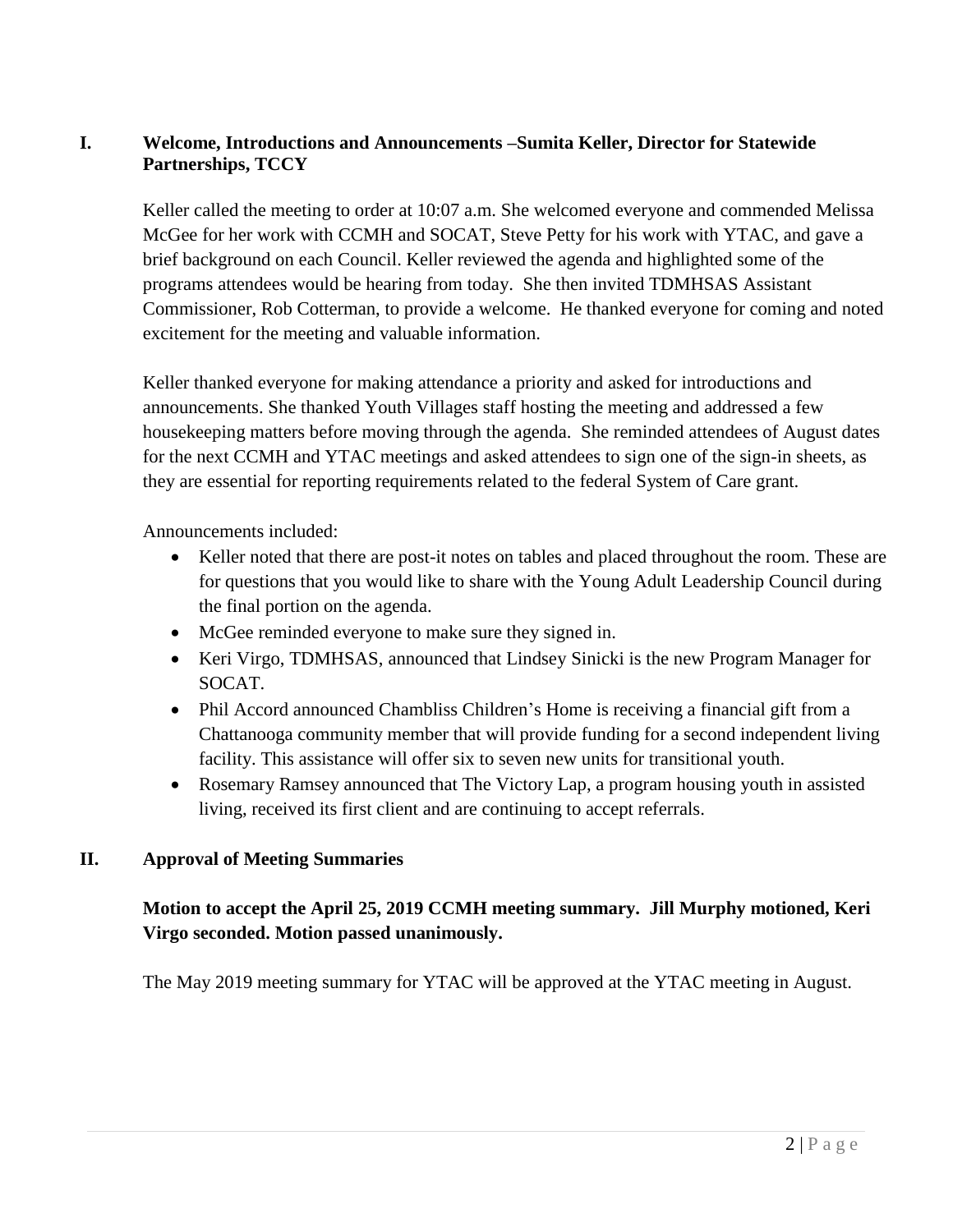# **III. Middle Tennessee State University- Next Step: Becca Seul, Associate Director, MT One Stop, MTSU; Danielle Rochelle, Coordinator of Outreach and Support Programs, MTSU**

- Becca Seul gave history to the Next Step program and the mission to encourage and empower youth, specifically those coming out of foster care, independent living as minors or facing homeless. The Next Step began in 2008 and has grown to serve over 2000 youth during the past school year, primarily through student mentors, as well as staff.
- The program recognized the needs of students in these circumstances, specifically a lack of access to basic needs, such as healthcare.
- Additionally, Seul explained the One Stop program at MTSU. As a large campus, an admissions recruiter has a job to help youth with admissions, housing, student support services, enrollment services, and financial aid. One Stop staff helps students navigate funding and other needs within these areas.
- Danielle Rochelle shared the importance to partner directly with community partners (DCS, YV, Rutherford County ATLAS, Greenhouse Ministries, Journey Home, CASA and many more) to find resources and assistance for the youth. Community Partners help with food pantries, housing, counseling, and more when needs arise.
- Rochelle also explained the Mentor Program, where current students from similar backgrounds assist the students in the program. Seul reemphasized the importance and need for mentors that are closer in age and background to the students and also some of the hurdles that arise include money for enrollment, housing deposits for year-around housing, program awareness to all students, and retention rates.
- Rochelle offered data to support continued emphasis on the program. Prior to One Step, retention rate was at 42% for this demographic; since One Step, retention has risen to 47%.
- MTSU also offers a food pantry for students in need with 5500 students served since the food pantry started in 2012, but need for continued partnerships and expansion was noted.
- Rochelle offered history on recent legislation (TN HB 1000/SB 763), just passed and will be effective July  $1<sup>st</sup>$  that says all colleges and universities must have a staffed homeless liaison to assist students. This person does not have to be a new person, just a designated person to provide help finding housing and resources at the college or university.
- Rochelle also explained the federal bill (HEASHFY) helps to clarify and simplify the process of determining a student (up to age 24) as homeless or at-risk, including support for transitional youth to receive free tuition and housing. College and universities must actively recruit students of that population.
- Rochelle and Seul offered their contact information and websites for more questions and information.
- Question from Ramsey about tuition for students and how grants and other funding is accessed for students in need. Rochelle explained how searches are done with their help to find all students grants and funds to start and complete school.

# **Keller paused meeting to mention that Phil Accord has proudly served as Tennessee Commission on Children and Youth Commission Member for three separate three-year**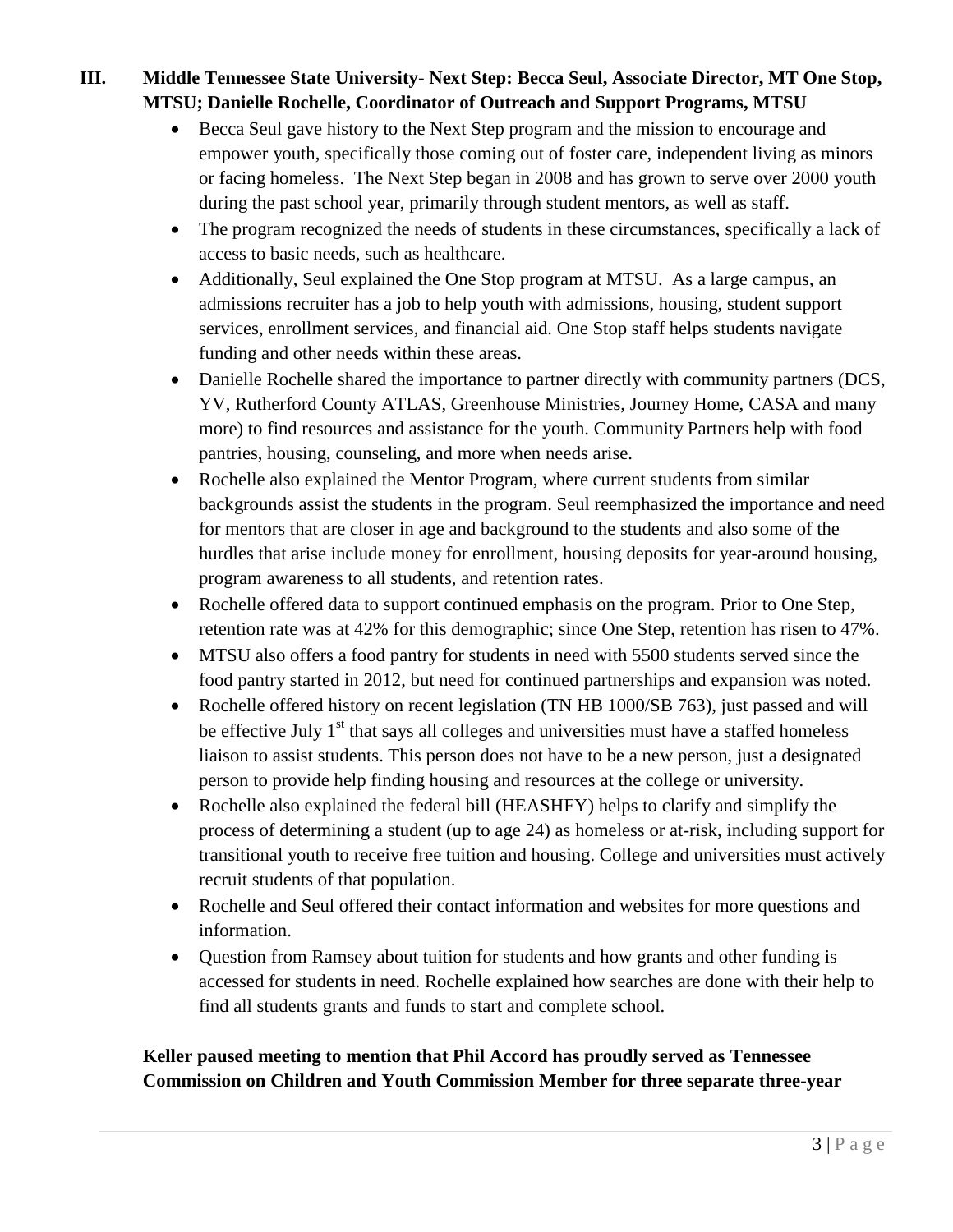**terms, with his last term ending recently. She asked everyone to recognize and thank Accord for his years of service to the Commission.**

### **IV. Resource Centers: Youth Connections- Pamela Madison, Monroe Harding; Christy Martin - Project Now-Helen Ross McNabb; Partnership-Chattanooga-Catherine Kercher**

- o Pamela Madison discussed Opportunity Passport program teaching youth budgeting to help students start and manage a bank account. The account has no fee and saved funds are matched by Monroe Harding up to \$3000 to help students move to independence and provide sound financial decisions.
- o Madison explained the High Step Program to help students with anxiety and disabilities. They just celebrated 17 graduates; 16 HS and one college. One student just returned from a trip abroad to Australia with assistance from this program.
- o Madison discussed other programs including work force assistance program, paid internships, sexual health education for females and males, Youth Connection, and Independent Living programs. Independent Living programs include 19 beds in Nashville for former DCS custody youth and Victims of Crime Act (VOCA) housing for youth. VOCA students are also strongly encouraged to attend counseling and receive assistance for daily living activities.
- o Madison showcased a book published through Monroe Harding by some of the youth and shared a video from the annual Monroe Harding fundraiser with interviews and explanations from transitional youth receiving their services.
- o Christy Martin discussed Project NOW at Helen Ross McNabb. Project NOW stands for Navigating Opportunities that Work and currently serves 55 active and inactive youth. Thirty-seven new youth completed Opportunity Passport classes with 481 youth attending 82 additional classes held at the Resource Center including cooking, sewing, and numerous other things.
- o Martin also shared information about community partners who support the program, including Walmart, a local self-defense organization and officers who provide driving safety and instruction classes. Helen Ross McNabb also has a training department that volunteers to train youth in CPR, First Aid, and IED certifications. UT Extension provides nutrition, job skills, finance, cooking, and other hands-on classes to youth. Plans for next year include continuation of UT Extension classes with a showcase on special skills.
- o Partnering with A Step Ahead has made sexual health classes available so that youth can learn about STDs, birth control, cost of raising a child, social media safety, healthy relationships and consent, and review of sexual health topics to males and females separately.
- o Martin offered her contact information and Facebook page for further questions and information.
- o Catherine Kercher from Partnership-Chattanooga, RCYC offered updates from the organization. Goal is to help youth find their path in life. VOCA grant (14-24) has helped to add therapy, art therapy, music therapy, college navigation, and expansion of Independent Livings. Funding has been received for sexual health education for both males and females. Kercher mentioned the RCYC rebrand is "for the youth, by the youth."

#### **South Memphis Alliance was unable to attend meeting.**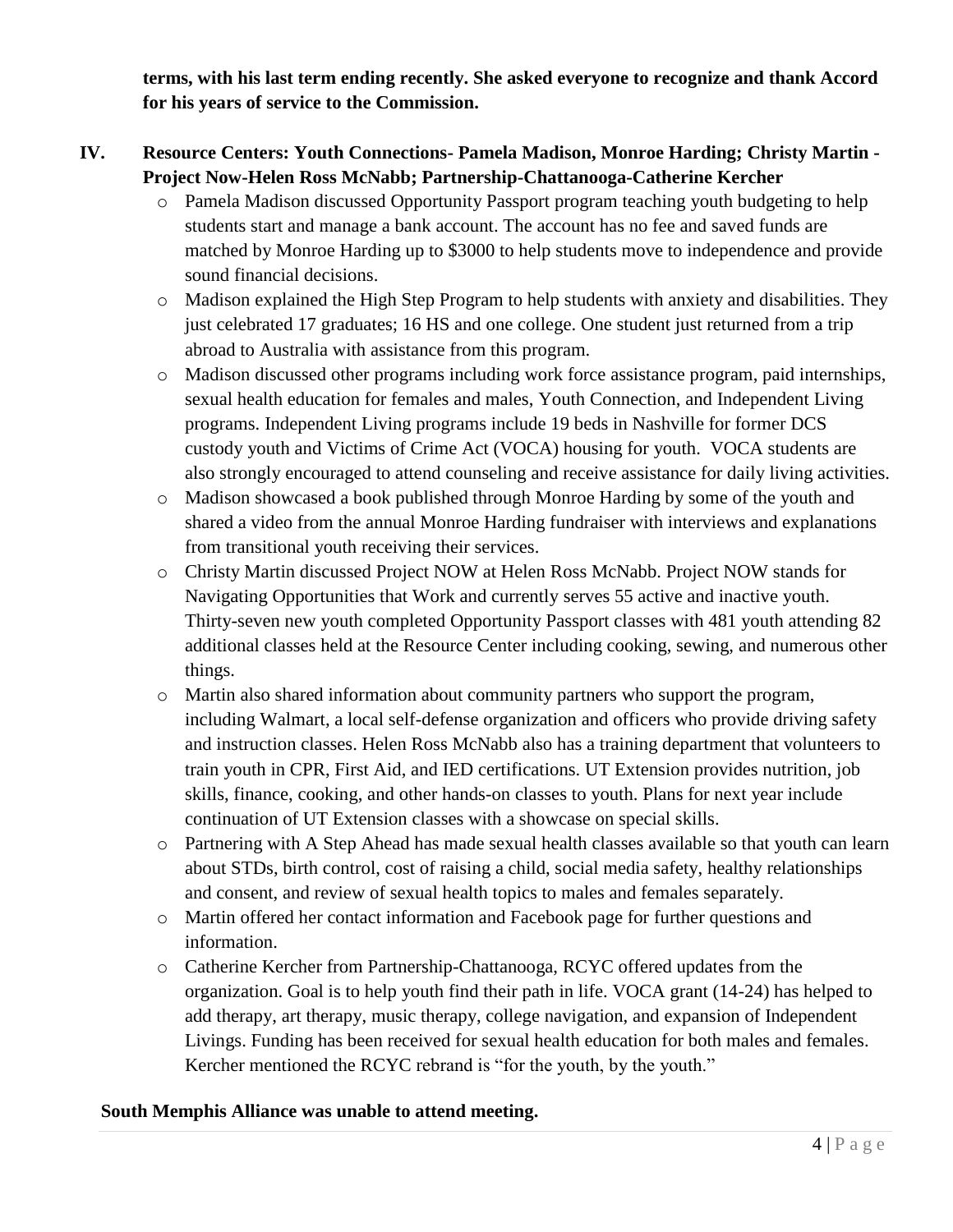## **V. Legislative Session 2019 Wrap Up, Steve Petty, TCCY**

- Petty provided explanation to his 2019 Legislative Summary. Petty highlighted changes to several bills and approved funding. Highlights include:
	- o Changes to the statute of limitations to juvenile offenses committed after July 1, not current or prior offenses.
	- o Expansion of the offense of indecent exposure to public restrooms.
	- o Legislation addressing school safety. He said this bill provides funding for more school resource officers. It allows every school to fund and hire a post-certified resource officer for every school.
	- o Increase and addition of funding, including mental health funding, with some identified for children's mental health services .
	- o Legislation allowing children with severe health needs to apply for healthcare without consideration of parents' income.
	- o An increase in funding for home visiting services. He said the increase in funding is non-recurring. \$1M.
	- o Additional funding for TN CASA increases current programs with 3 new counties to total 59 CASA programs/counties.
- Petty noted a bill proposed so the Governor can create a block grant to supply funding for TennCare program without penalties for accepting the block grant for TN.

### **VI. Networking Lunch**

## **VII. Children and Youth with Special Health Care Needs: Jama Mohamed, Youth Program Coordinator, Family Voices of Tennessee**

- Jama Mohamed from Family Voices of Tennessee serves as Youth Program Coordinator and a father of a child with special needs. He is an artist, so he worked with Family Voices of Tennessee to create a short film and screen the film to spread awareness about using art as a tool for coping.
- He discussed how art can be a form of communication without a facilitator or an interpreter. His background in art and design helps him be creative with his work with families.
- Youth Programing and their Youth Advisory Council helps the center to be more youthdriven and empowers youth to tell their stories. These programs help youth grow and learn from each other. "Advocating 4 U(S) is an upcoming event to allow youth to gather and talk about transitions. Mohamed mentioned that everyone can follow in social media through Instagram.

### **VIII. YVLifeSet: Youth Villages**

• Heather Tribble presented about YV LifeSet, began in 1999 to improve foster care outcomes by focusing on youth who are aging out of foster care. Specialists help youth identify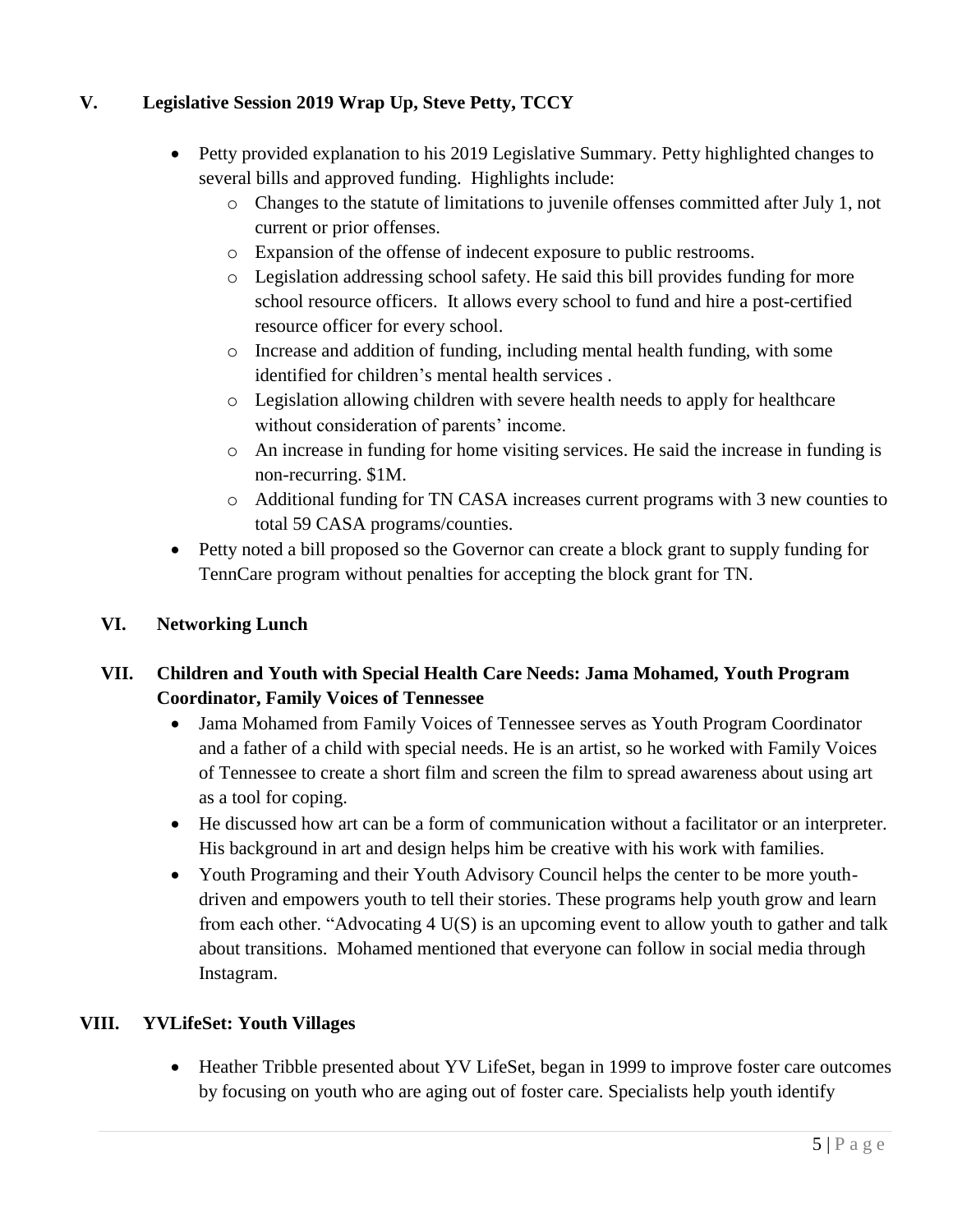educational goals, resolve housing issues, gain life skills, address physical and mental health needs, and learn about healthy relationships as well as set up and attend college tours.

- In February 2019, YV has taken over case management for DCS and extension of foster care.
- YV LifeSet has strategies in place to help staff understand the legal system for youth and young adults better and have implemented trainings for staff and the youth they serve. Legal representation for young adults (with prior charges) also improves positive outcomes is also a goal.
- Philanthropic dollars are available to provide services for a limited amount of youth who have not been in DCS custody.

#### **IX. DCS: Courtney Matthews, Independent Living Director**

- o Courtney Matthews spoke about the Office of Independent Living though the Department of Children's Services. This office is for youth populations ages 14-16 custodial youth and ages 17+ for custodial youth with a Transition Plan.
- o Matthews also shared about the Extension of Foster Care (EFC) program transition to with Youth Villages in February of this year for youth who turn 18 while in foster care. Tennessee participates in EFC while some states do not. Two new eligibility criteria have been added: the youth has to have aged out of foster care, completed high school , enrolled in college, community college or vocational education program, and/or unable to work or participate in a secondary education program due to health.
- o By transferring EFC to Youth Villages, the eligibility criteria for LifeSet has been adjusted, including expanding age qualifications to 16-22 years, young adults who were in a congregate care placement at age of 18, young adults who have been adopted, young adults who are currently or previously placed, among other changes.
- o Matthews shared information about Leadership Academy Camps and Glam Camp. It is the 2<sup>nd</sup> year for Glam Camp with approximately 31 girls while the boys attended the Jim Casey Convening 2019.
- o Matthews showed a video of youth participating in the Leadership Academy Camps. She reported that these camps allow youth to build relationships, connect with each other, and participate in curriculum when they attend.

### **X. Oasis Transitions: Austin Lewis, Program Manager, Oasis Center McGee announced the Austin Lewis had a family emergency and could not attend.**

#### **XI. Emerging Identifies: TDMHSAS Statewide Young Adult Leadership Council (YALC), Jules Wilson, Youth and Young Adult Coordinator, TN Department of Mental Health; Mae Gordon, Statewide YALC Member; Rebekah Lewis, Statewide YALC Member; Gigi Palsey, Statewide YALC Member; Jordan Scruggs, Statewide YALC Member; Joseph Valinor, Statewide YALC Member**

- o Wilson explained YALC and how they help with technical assistance for SOCAT, Healthy Transitions, and wherever else needed. She also shared additional information about the upcoming Youth Leadership Academy.
- o Wilson introduced members of the Young Adult Leadership Council and their presentation on Emerging Identities of youth. Lewis discussed the goals of YALC, including the desire to be voices within the community to help understand more about resources within the community to share with youth and young adults.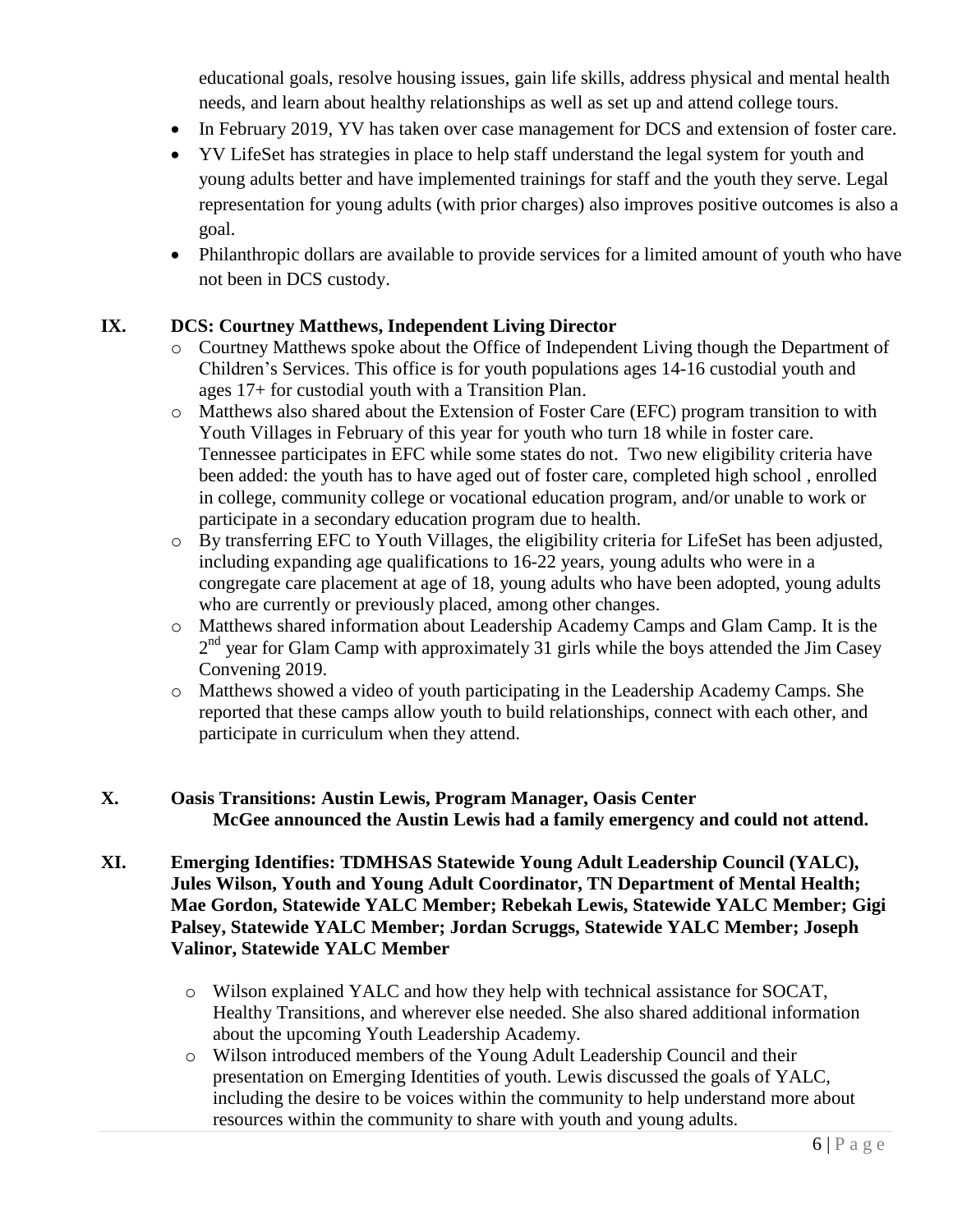- o Wilson asked everyone to think about who is not in the room that may need to have a voice in the conversation. Do you have all organizations represented with all races, ethnicities, and religions?
- o Valinor discussed autonomy, asking "What is one way you've had your autonomy taken from you in a big way? How has it negatively impacted your life? If you could change that situation so that you retained your autonomy, how would it be differen?" Members of the panel took turns sharing their answers.
- o Valinor discussed how autonomy as it relates to trauma-informed care is important. Wilson talked about how traumatized youth can be re-traumatized and their autonomy is taken away when systems become involved. How to keep autonomy when dealing with traumatic experiences is important for youth to know.
- o Scruggs discussed how young adults are the experts in what youth and young adults need, with organizations being the resources. Both are needed in the room for support, trust, and opportunities. Scruggs discussed reaching out to others "step into your own power." Scruggs trains other to use social media as an entrepreneur.
- o Palsey discussed differences within individuals when determining needs and finding paths to take for needs and discussed achieving equality by removing stigma and shame. People forget to keep the individual-ness when trying to be fair.
- o Gordon discussed not being invisible. Gordon talked about how only two percent of black people seek mental health treatment and how black youth may struggle with being ashamed, afraid, or unwilling to identify with a mental health disorder.
- o Lewis discusses youth and "their place at the table." Lewis talked about making her disability as invisible as she can and how living through mental health is hard. She suggested organizations make safe spaces for youth to have better conversations and consider who else needs to be in the room. Lewis thanked everyone for inviting them to talk and everyone for listening.
- o Wilson answered audience questions about how to become involved if you are a youth between the ages of 18-30 by inviting and encouraging them to participate to learn, share, and join other youth who understand.
- o Scruggs and Palsey also answered how to help youth manage and navigate life and the importance to be independent and learn basic life skills, health care, and access to resources. Lewis suggested education should include neuroscience from as early as  $7<sup>th</sup>$ grade so that youth can better understand how the brain develops and how medication affects the brain.
- o Audience participant asked "What do youth need?" The panel all answered "You" to the audience, in reference to organizations, resources, and help navigating systems. Gordon also reiterated the need for safe spaces to learn and network about available opportunities and resources. The panel also suggested Social Media as a way to learn. Lewis suggested reducing the age requirement for youth to be able to work with some organizations to help youth gain knowledge and experience sooner.
- o Wilson closed the session with a reminder that everyone does not have to be perfect or have all the answers. Young expertise is valuable even with inexperience and without knowing everything.

#### **XII. Closing**

Keller thanked attendees for being present until the end.